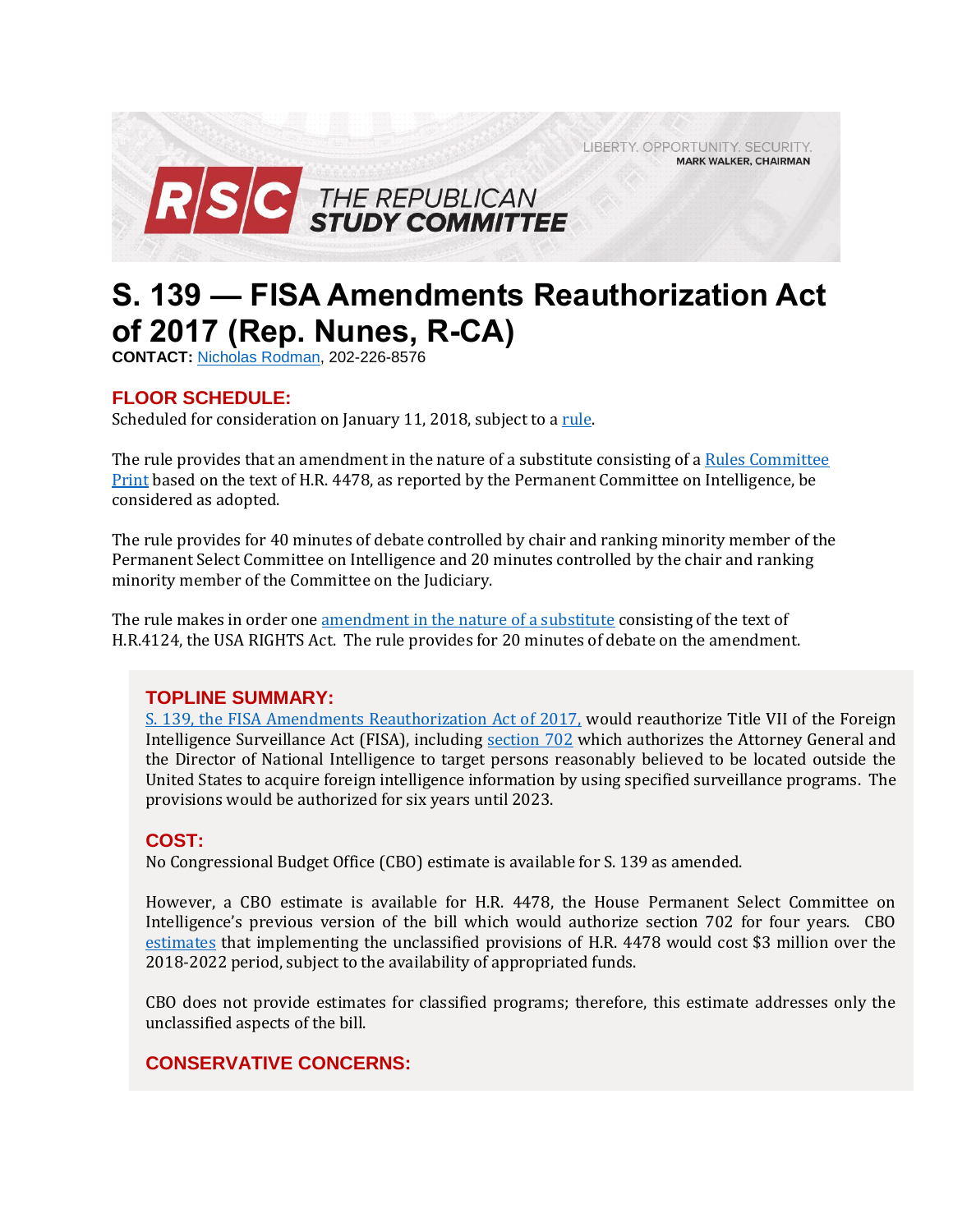Some conservatives may be concerned by a reauthorization of section 702 without any major reforms to protect and ensure the 4<sup>th</sup> amendment rights of American citizens. Some conservatives believe that elements of the program could be deemed unconstitutional due to its granted authority potentially infringing upon the 4th amendment. Some conservatives have expressed concerns that the bill would codify about collection and fails to curtail the practice of backdoor searches.

However, some conservatives believe that section 702 does ensure the protection of privacy rights with the implementation of certain procedures put in place during a query. Some conservatives argue that the reauthorization of section 702 is vital to national security and has prevented several high profile attempted terrorist attacks. Additionally, the program has been reauthorized under previous Congresses and Administrations and has been litigated and ruled on as constitutional in the [U.S. Circuit](http://cdn.ca9.uscourts.gov/datastore/opinions/2016/12/05/14-30217.pdf)  [Court of Appeals.](http://cdn.ca9.uscourts.gov/datastore/opinions/2016/12/05/14-30217.pdf)

- **Expand the Size and Scope of the Federal Government?** No.
- **Encroach into State or Local Authority?** No.
- **Delegate Any Legislative Authority to the Executive Branch?** No.
- **Contain Earmarks/Limited Tax Benefits/Limited Tariff Benefits?** No.

## **DETAILED SUMMARY AND ANALYSIS:**

Section 101 of S. 139 would require the Attorney General, in consultation with the Director of National Intelligence, to adopt querying procedures consistent with the requirements of the fourth amendment to the Constitution of the United States for collected information, and to ensure that the adopted procedures include a technical procedure whereby a record is kept of each United States person query term used for a query. The adopted procedures would be subject to judicial review.

The Federal Bureau of Investigation (FBI) would be prohibited from accessing the contents of acquired communications that were retrieved pursuant to a query made using a United States person query term that was not designed to find and extract foreign intelligence information unless the FBI applies for an order of the court; and the court enters an order approving the application. The Foreign Intelligence Surveillance Court would have jurisdiction to review an application and to enter an order approving the access.

Each application for an order would be made by a Federal officer in writing upon oath or affirmation to a judge having jurisdiction, and would require the approval of the Attorney General based upon the Department of Justice's finding that the application satisfies specific criteria and requirements that include: the identity of the Federal officer making the application; and an affidavit or other information containing a statement of the facts and circumstances relied upon by the applicant to justify the belief of the applicant that the contents of communications covered by the application would provide evidence of criminal activity; contraband, fruits of a crime, or other items illegally possessed by a third party; or property designed for use, intended for use, or used in committing a crime. The requirement for a court order would not apply if the FBI determines there is a reasonable belief that the contents of the communications could assist in mitigating or eliminating a threat to life or serious bodily harm.

The bill would also provide that the requirements above may not be construed as limiting the authority of the FBI to conduct lawful queries of information acquired using the authorities provided by Section 702; review without a court order the results of any query of information acquired using the authorities provided by Section 702 that was reasonably designed to find and extract foreign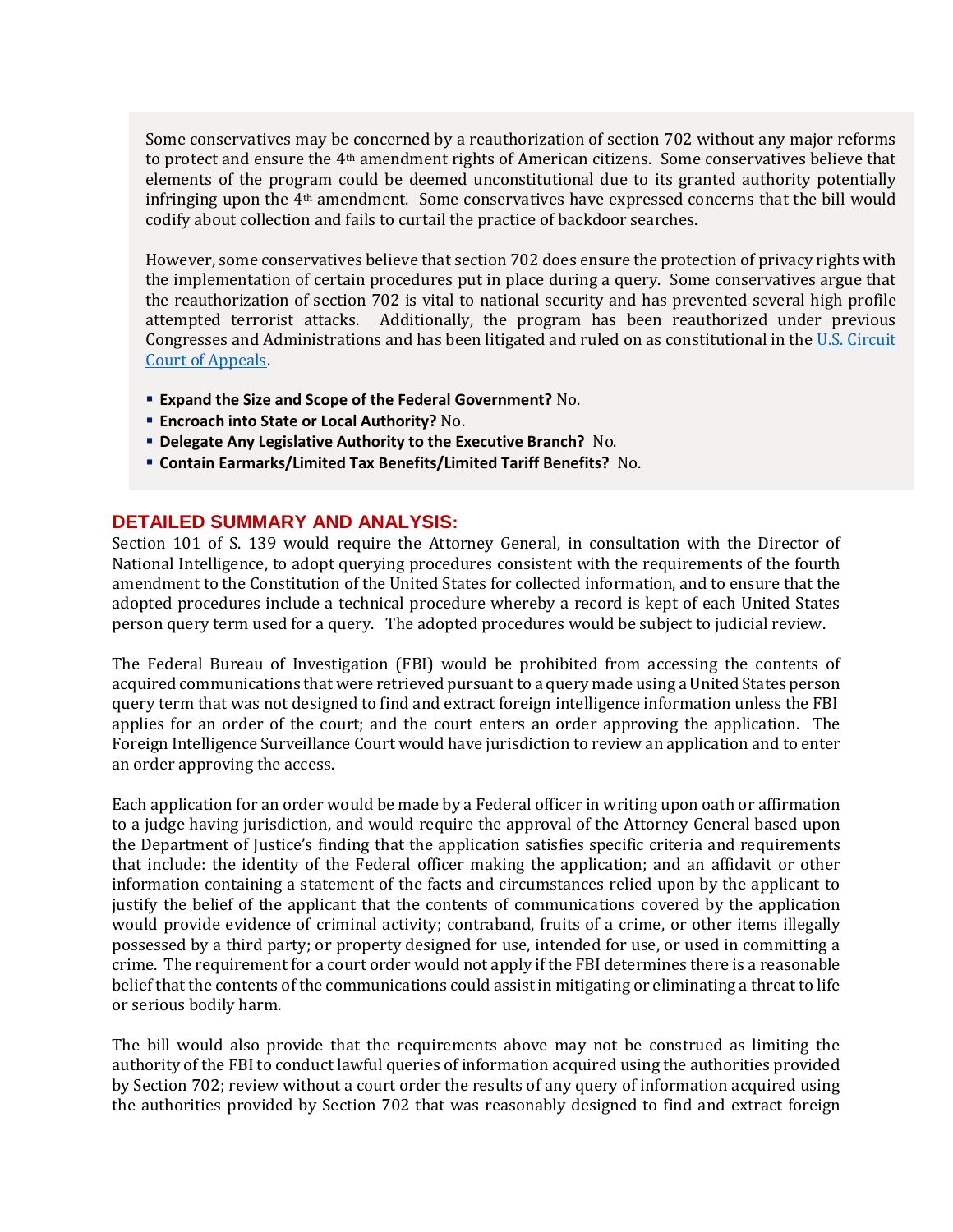intelligence information, regardless of whether such foreign intelligence information could also be considered evidence of a crime; or access the results of queries conducted when evaluating whether to open an assessment or predicated investigation related the national security of the United States. This rule of construction would apply to all certifications submitted to the Foreign Intelligence Surveillance Court after January 1, 2018.

Section 101 would define the term "query" to mean the use of one or more terms to retrieve the unminimized contents or noncontents located in electronic and data storage systems of communications of or concerning United States persons obtained through authorized acquisitions under Section 702.

Section 102 would provide that any information concerning a United States person acquired under Section 702 could not be used in evidence against that United States person in any criminal proceeding unless the FBI obtained an order of the Foreign Intelligence Surveillance Court to access such information pursuant to section  $702(f)(2)$  (as added by Section 101 of the bill described above); or the Attorney General determines that the criminal proceeding affects, involves, or is related to the national security of the United States; or the criminal proceeding involves death; kidnapping; serious bodily injury, conduct that constitutes a criminal offense that is a specified offense against a minor, as defined in [section 111 of the Adam Walsh Child Protection and Safety Act of 2006](https://www.congress.gov/109/plaws/publ248/PLAW-109publ248.pdf) (34 U.S.C. 20911); incapacitation or destruction of critical infrastructure; cybersecurity, transnational crime, including transnational narcotics trafficking and transnational organized crime; or human trafficking. This determination by the Attorney General would not be subject to judicial review.

The bill would amend section 603 [\(50 U.S.C. 1873\)](https://rules.house.gov/sites/republicans.rules.house.gov/files/115/PDF/S.139%20%5BFISA%5D/CP-115S139es-COMPARED-RCP115-53.pdf#page=19) by amending a reporting requirement for the Director of National Intelligence to annually make publicly available on an Internet Web site a report that identifies the number of criminal proceedings in which the United States or a State or political subdivision provided notice of the intent of the government to enter into evidence or otherwise use or disclose any information obtained or derived from electronic surveillance, physical search, or a conducted acquisition.

Section 103 would amend [section 702\(b\)](https://www.congress.gov/110/plaws/publ261/PLAW-110publ261.pdf) (50 U.S.C. 1881a(b)) by provide that an authorized acquisition may not intentionally acquire communications that contain a reference to, but are not to or from, a facility, place, premises, or property at which an authorized acquisition is directed or conducted, except by following the process provided under this bill described below.

The NSA had [indicated](https://www.nsa.gov/news-features/press-room/press-releases/2017/nsa-stops-certain-702-activites.shtml) in April 2017 following an in-house review in which NSA discovered several inadvertent compliance lapses, that they will "no longer collect certain internet communications that merely mention a foreign intelligence target," known as "about" communications in "upstream" internet surveillance. The bill would reverse this decision and instead codify the collection of about communications.

The section would define the term "abouts communication'' as a communication that contains reference to, but is not to or from, a facility, a place, premises, or property at which an acquisition authorized under [section 702\(a\) of the Foreign Intelligence Surveillance Act of 1978](https://rules.house.gov/sites/republicans.rules.house.gov/files/115/PDF/S.139%20%5BFISA%5D/CP-115S139es-COMPARED-RCP115-53.pdf#page=23) (50 U.S.C. 1881a(a)) is directed or conducted.

The section would require that if the Attorney General and the Director of National Intelligence intend to implement the authorization of the intentional acquisition of abouts communications, they submit to Congress a written notice of the intent to implement the authorization of such an acquisition and any supporting materials. The bill would additionally require Congress to hold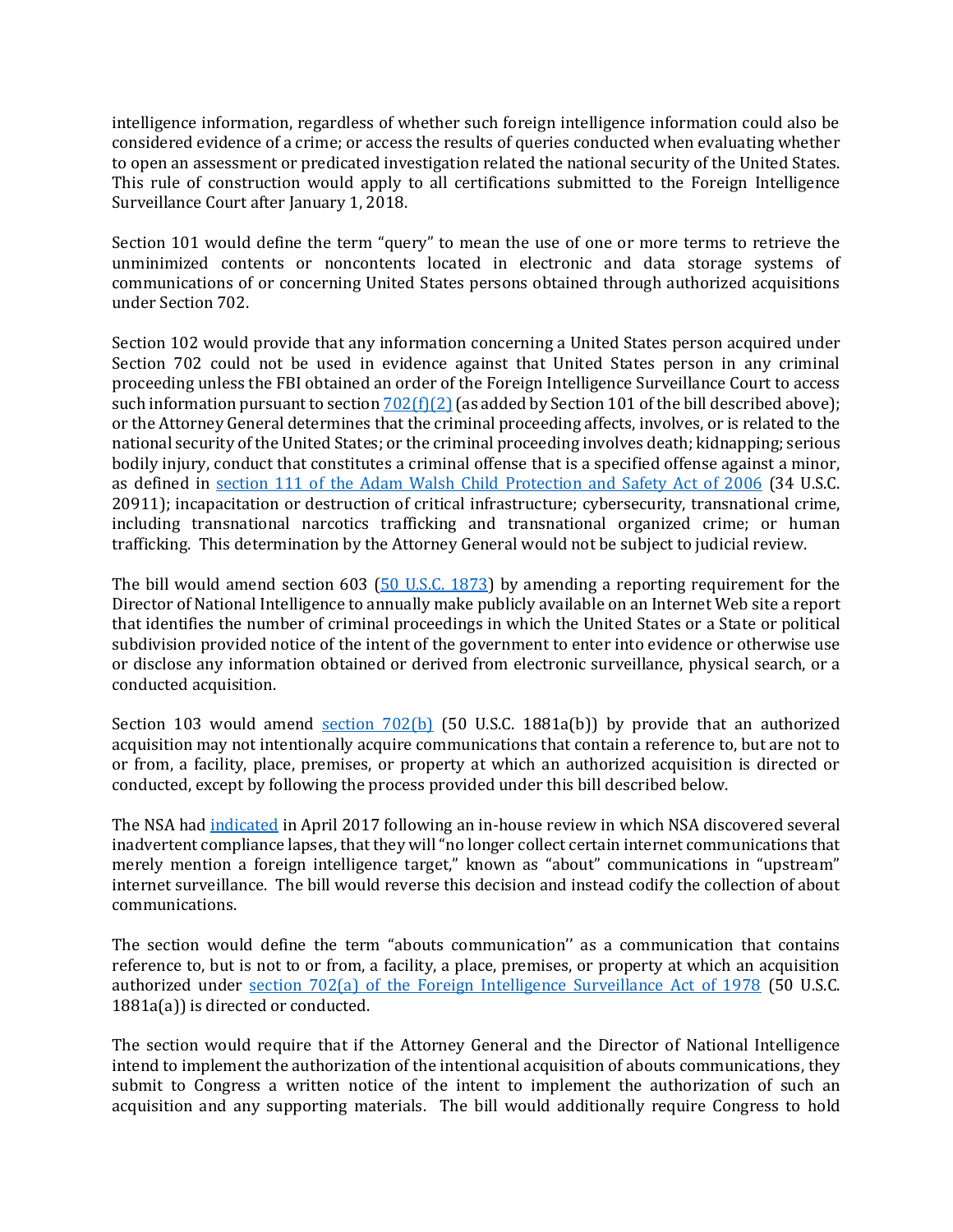hearings and briefings as appropriate for a 30-day period and otherwise obtain information in order to fully review the written notice., During this 30-day congressional review period, the Attorney General and the Director of National Intelligence would be prohibited from implementing the authorization of the intentional acquisition of abouts communications until the end of the review period. The bill provides an exception to this prohibition described below.

Some Members may believe that the most appropriate period for Congress to review the policy of abouts collection would be when the House is considering a six-year authorization of the underlying Title VII of FISA, not a 30-day period after the Congress would have already explicitly codified the abouts collection policy into law.

If the Attorney General and the Director of National Intelligence make a determination with respect to the intentional acquisition of abouts communications, the Attorney General and the Director of National Intelligence would be required to notify Congress as soon as practicable, but not later than 7 days after the determination is made. If the Foreign Intelligence Surveillance Court approves a certification that authorizes the intentional acquisition of abouts communications before the end of the 30-day period, the Attorney General and the Director of National Intelligence may authorize the immediate implementation or continuation of that certification if the Attorney General and the Director of National Intelligence jointly determine that exigent circumstances exist such that without such immediate implementation or continuation intelligence important to the national security of the United States may be lost or not timely acquired.

The section would require the head of each element of the intelligence community involved in the acquisition of abouts communications to fully and currently inform Congress of a material breach, meaning significant noncompliance with applicable law or an order of the Foreign Intelligence Surveillance Court concerning any acquisition of abouts collection.

Section 104 would direct the Director of National Intelligence, in consultation with the Attorney General, to conduct a declassification review of any minimization procedures adopted or amended, and consistent with such review, and not later than 180 days, make such minimization procedures publicly available to the greatest extent practicable, which may be in redacted form.

Section 105 would amend section 705 [\(50 U.S.C. 1881d\)](https://www.gpo.gov/fdsys/pkg/USCODE-2014-title50/pdf/USCODE-2014-title50-chap36-subchapVI-sec1881d.pdf) governing joint applications and concurrent authorizations, by allowing the Attorney General to authorize the targeting of a United States person for the purpose of acquiring foreign intelligence information while such United States person is reasonably believed to be located outside the United States without a separate order under section 703 or 704, if the Attorney General authorized the emergency employment of electronic surveillance or a physical search pursuant to [section 105 or 304.](https://www.gpo.gov/fdsys/pkg/STATUTE-92/pdf/STATUTE-92-Pg1783.pdf) If an application submitted to the Foreign Intelligence Surveillance Court pursuant to section 104 or 304 is denied, all information obtained or evidence derived from such acquisition would be handled in accordance with <u>section 704(d)</u>(4).

Section 106 would authorize a Foreign Intelligence Surveillance Court to compensate an amicus curiae or technical experts.

Section 107 would amend a requirement for the Attorney General to report to Congress on electronic surveillance and the use of pen registers or trap and trace devices.

Section 108 would make several modifications to the [Privacy and Civil Liberties Oversight Board](https://www.pclob.gov/) to allow members of the board to exercise the authority of the chairman if the position of chairman of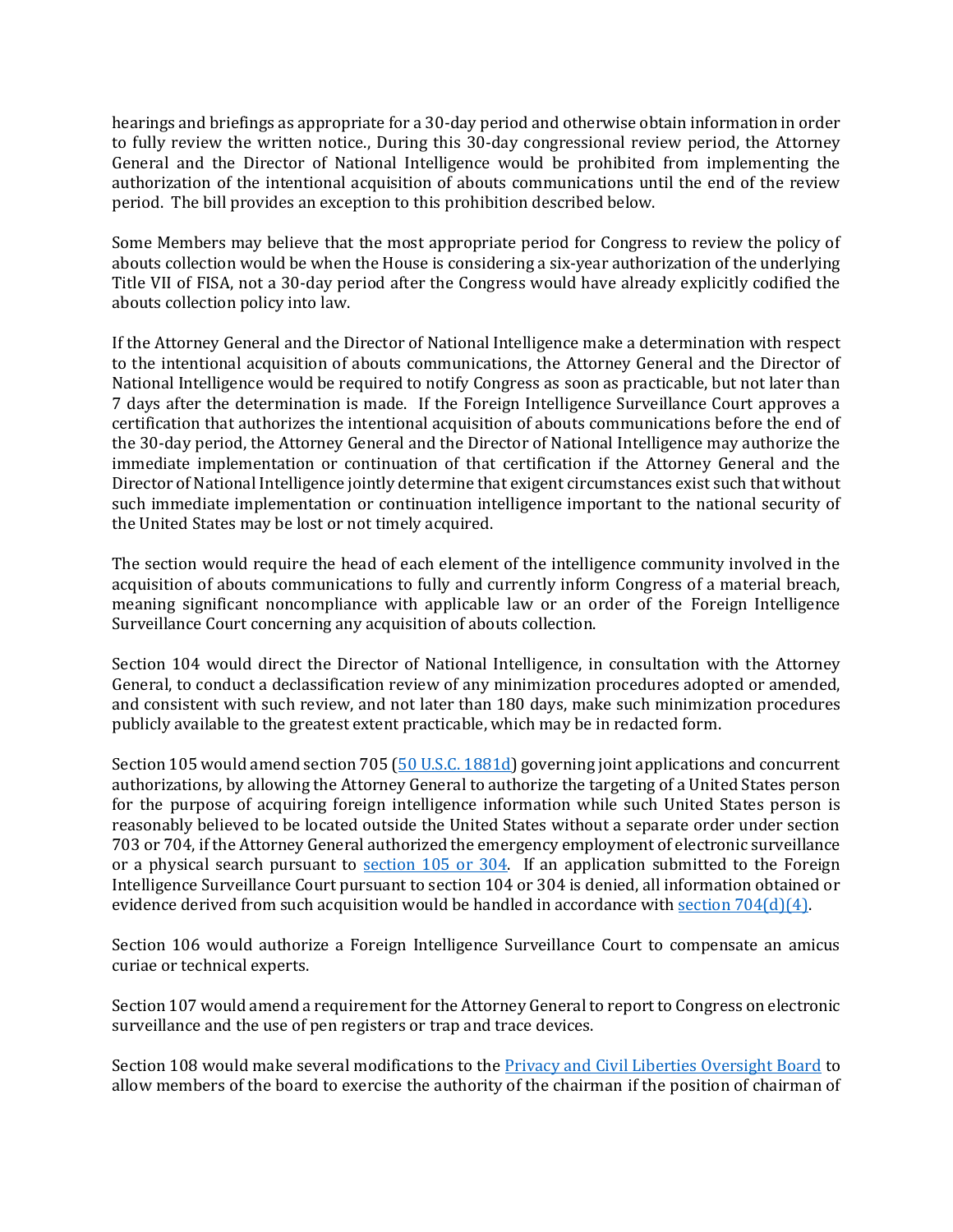the Board is vacant so long as such authority is exercised by a unanimous vote of the serving members of the Board and would allow the Board to hold closed meetings.

Section 109 would require the National Security Agency (NSA) and FBI to maintain privacy and civil liberties officers, codifying the requirement.

Section 110 would increase whistleblower protections for intelligence community contractors. Under the bill, any employee of a contractor or subcontractor of a covered intelligence community element who has authority to take any personnel action, would be prohibited to take or fail to take a personnel action with respect to any contractor employee as a reprisal for a lawful disclosure of information by the contractor employee to the Director of National Intelligence, the Inspector General of the Intelligence Community, the head of the contracting agency, the appropriate inspector general of the contracting agency, a congressional intelligence committee, or a Member of a congressional intelligence committee, which the contractor employee reasonably believes evidences: a violation of any Federal law, gross mismanagement, a gross waste of funds, an abuse of authority, or a substantial and specific danger to public health or safety. These protections and regulations would apply to FBI employees as well.

Section 111 would require the Attorney General to brief the House and Senate Intelligence and Judiciary Committees on how the Department of Justice interprets the "derived from" standard in FISA.

Section 112 would require the Inspector General of the Department of Justice to submit a report to Congress containing a review by the Inspector General of the interpretation of, and compliance with, the querying procedures adopted pursuant to section 702 by the Federal Bureau of Investigation.

Section 201 would reauthorize title VII of FISA, including section 702 until December 31, 2023.

Section 202 would amend section 1924(a) of [title 18, United States Code](https://www.gpo.gov/fdsys/pkg/USCODE-2011-title18/pdf/USCODE-2011-title18-partI-chap93-sec1924.pdf) by increasing the penalties for the unauthorized removal and retention of classified documents or material from one year to five years.

Section 203 would require a report to Congress on current and future challenges to the effectiveness of foreign surveillance activities.

Section 204 would require the Government Accountability Office to conduct a study of the classification system of the United States and the methods by which the intelligence community protects classified information.

Section 205 makes technical changes to FISA.

Section 206 would provide a severability clause to specify that if any provision of the bill is held invalid, the validity of the remainder of the bill and of the application of such provisions to other persons and circumstances would not be affected.

A section-by-section and one-pager provided by the committee can be found [here](https://rules.house.gov/sites/republicans.rules.house.gov/files/115/PDF/S.139%20%5BFISA%5D/115-S139-SXS.pdf) and [here](https://intelligence.house.gov/uploadedfiles/s_139_highlights_final.pdf) respectively. Three additional fact sheets on section 702 from the committee can be found [here,](https://intelligence.house.gov/uploadedfiles/2017_section_702_fact_sheet.pdf) [here](https://intelligence.house.gov/uploadedfiles/setting_the_record_straight_2017_clean.pdf) and [here.](https://intelligence.house.gov/uploadedfiles/uspq_faq_2017_clean.pdf) A legislative history of the bill and a document related to the targeting of a terrorist using 702 authority provided by the committee can be found [here](https://intelligence.house.gov/uploadedfiles/reasons_to_support_fisa_section_702_reauthorization.pdf) an[d here.](https://intelligence.house.gov/uploadedfiles/haji_iman.pdf)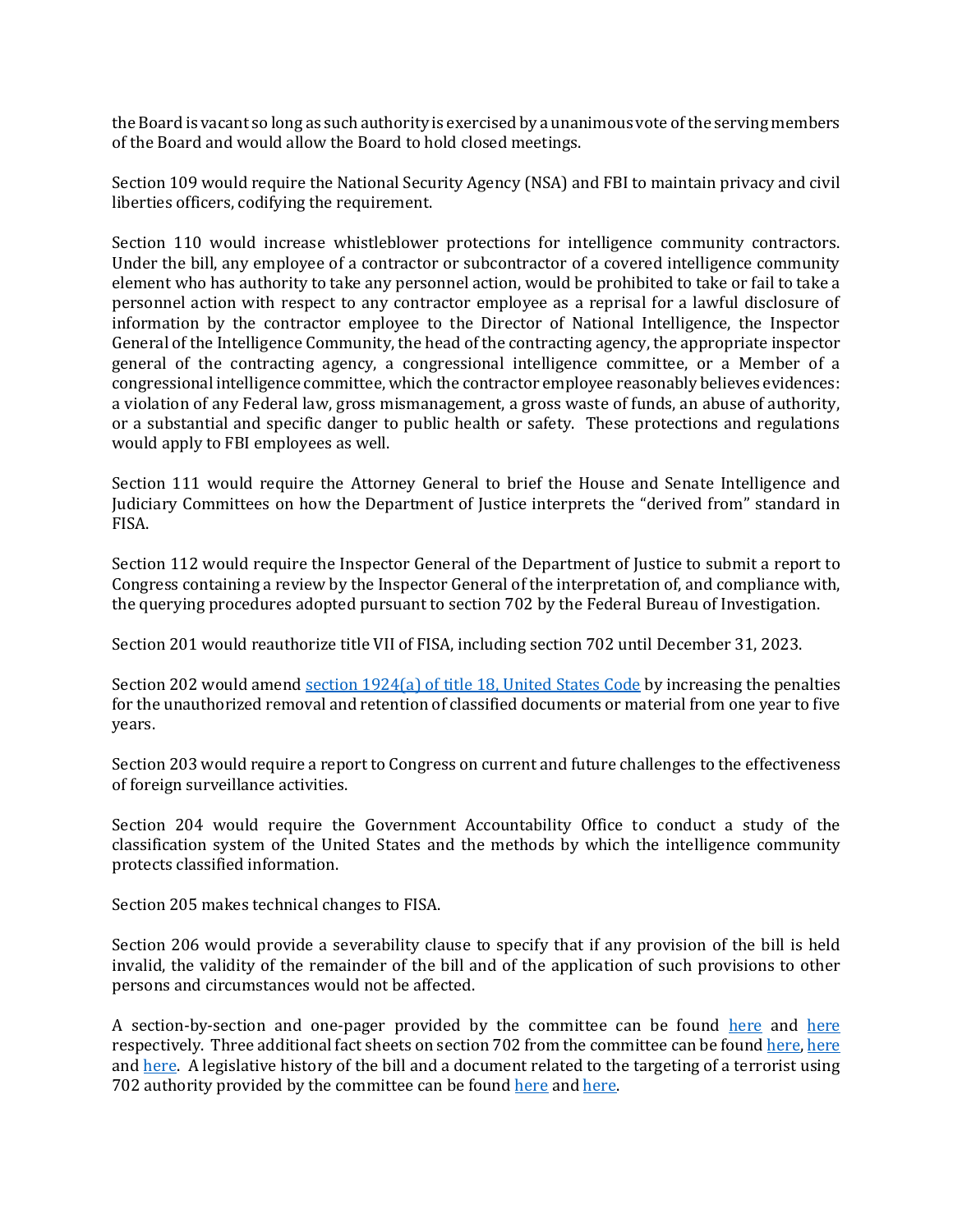A comparative print of how the legislation would modify the Foreign Intelligence Surveillance Act of 1978 in compliance with clause 12(a) of rule XXI of the Rules of the House of Representatives can be found [here.](https://rules.house.gov/sites/republicans.rules.house.gov/files/115/PDF/S.139%20%5BFISA%5D/CP-115S139es-COMPARED-RCP115-53.pdf) 

#### **Background on Section 702 of the Foreign Intelligence Surveillance Act:**

[Section 702](https://www.congress.gov/110/plaws/publ261/PLAW-110publ261.pdf) of the Foreign Intelligence and Surveillance Act (FISA) authorizes the Attorney General and the Director of National Intelligence to target persons reasonably believed to be located outside the United States to acquire foreign intelligence information for up to 1 year. Under current law, targeting may not intentionally target any person known or reasonably believed at the time of acquisition to be located in the United States; may not intentionally target a United States person reasonably believed to be located outside the United States; may not intentionally acquire any communication as to which the sender and all intended recipients are known at the time of the acquisition to be located in the United States; and shall be conducted in a manner consistent with the fourth amendment to the Constitution of the United States.

In order to comply with targeting guidelines, the Attorney General and the Director of National Intelligence are required to provide to the [Foreign Intelligence Surveillance Court](http://www.fisc.uscourts.gov/) a written certification and any supporting affidavit, under oath and under seal confirming that there are procedures in place that have been approved, have been submitted for approval, or will be submitted with the certification for approval by the Foreign Intelligence Surveillance Court that are reasonably designed to ensure that an authorized acquisition is limited to targeting persons reasonably believed to be located outside the United States; and prevent the intentional acquisition of any communication as to which the sender and all intended recipients are known at the time of the acquisition to be located in the United States.

Section 702 additionally requires the Attorney General, in consultation with the Director of National Intelligence, to adopt targeting procedures that are reasonably designed to ensure that any authorized acquisition is limited to targeting persons reasonably believed to be located outside the United States; and prevent the intentional acquisition of any communication as to which the sender and all intended recipients are known at the time of the acquisition to be located in the United States. These procedures are subject to judicial review. This authorization is set to expire on December 31, 2017.

More information in favor of the reauthorization of section 702 can be found [here](http://dailysignal.com/2017/10/30/new-cyber-bill-strikes-better-balance-keeping-agencies-accountable/) and here from the Heritage Foundation. Information providing privacy and constitutional concerns regarding the reauthorization of section 702 can be found [here](http://www.freedomworks.org/content/freedomworks-principles-fisa-reform) from FreedomWorks. A Congressional Research Service report on Surveillance of Foreigners outside the United States under Section 702 of the Foreign Intelligence Surveillance Act (FISA) can be found [here.](http://www.crs.gov/reports/pdf/R44457) 

## **AMENDMENTS:**

[Amash \(R-MI\)](https://amendments-rules.house.gov/amendments/FISA_amd_01_xml18180933373337.pdf) (Amendment in the Nature of a Substitute): would substitute the bill with the "USA Rights Act". The amendment would amend section  $702(b)$  of the Foreign Intelligence [Surveillance Act of 1978](https://www.congress.gov/110/plaws/publ261/PLAW-110publ261.pdf) (50 U.S.C. 1881a(b)) by prohibiting an officer or employee of the United States from conducting a query of acquired information in an effort to find communications of or about a particular United States person or a person inside the United States. The prohibition would not apply to a query for communications related to a particular United States person if such United States person or person inside the United States is the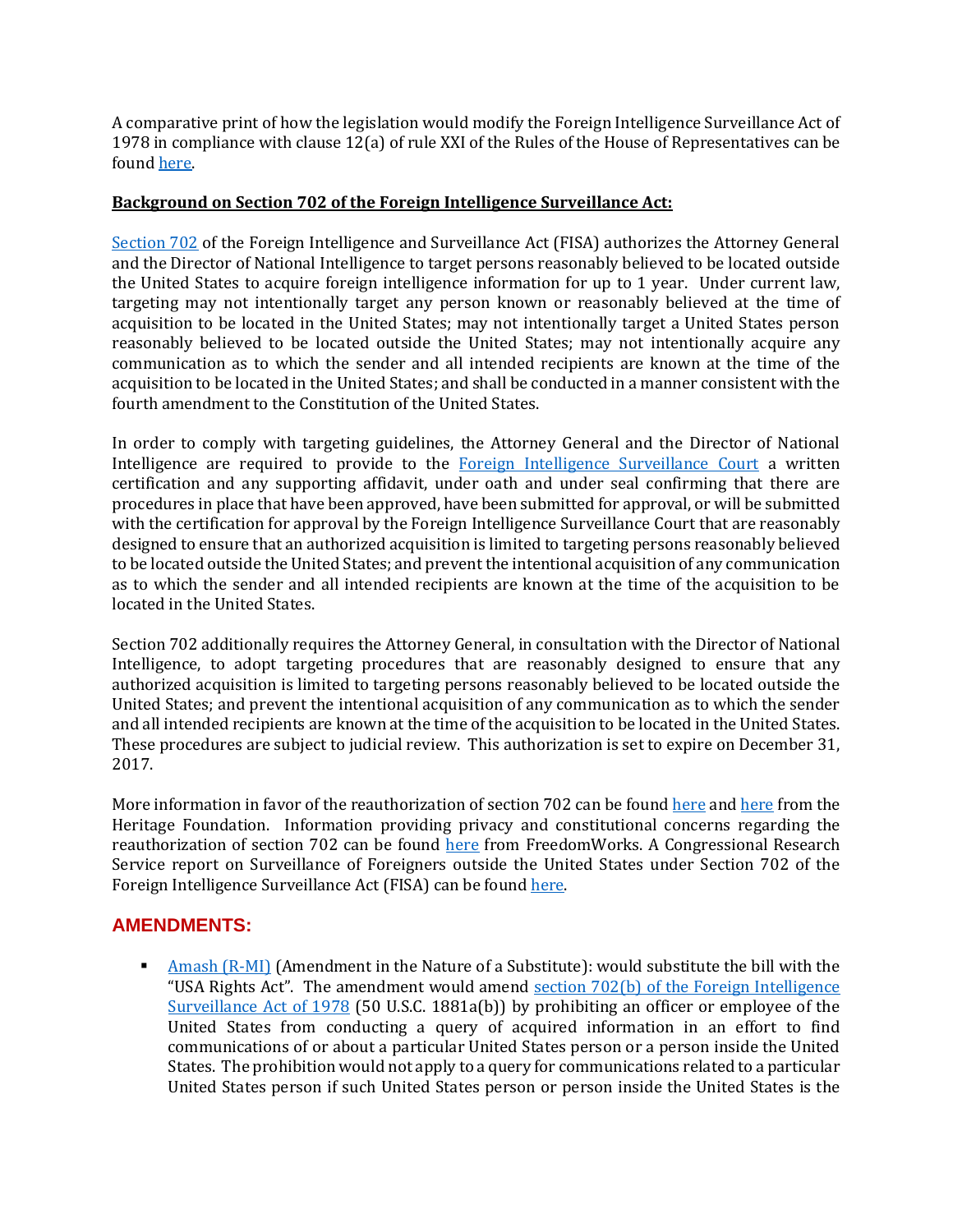subject of an order or emergency authorization authorizing electronic surveillance or physical search, as well as other specified conditions.

The amendment would include a provision prohibiting reverse targeting when a significant purpose of an acquisition is to acquire the communications of a particular, known person reasonably believed to be located in the United States. The amendment would further prohibit the acquisition of communications to target certain persons outside the United States that do not include authorized targeted persons under section 702. The amendment would also prohibit the acquisition of entirely domestic communications and impose limitations on the use of information obtained under section 702 relating to United States persons. No communication to or from, or information about, a person acquired under section 702 who is either a United States person or is located in the United States may be introduced as evidence against the person in any criminal, civil, or administrative proceeding or used as part of any criminal, civil, or administrative investigation, except with the prior approval of the Attorney General. The amendment would impose a series of reforms to the Privacy and Civil Liberties Oversight Board and the Foreign Intelligence Surveillance Court and would clarify that in any claim in a civil action brought in a court of the United States relating to surveillance, the person asserting the claim has suffered an injury in fact if the person has a reasonable basis to believe that the person's communications will be acquired under section 702; and has taken objectively reasonable steps to avoid surveillance.

The amendment would clarify that information or evidence is 'derived' from an electronic surveillance, physical search, use of a pen register or trap and trace device, production of tangible things, or acquisition when the Government would not have originally possessed the information or evidence but for that electronic surveillance, physical search, use of a pen register or trap and trace device, production of tangible things, or acquisition, and regardless of any claim that the information or evidence is attenuated from the surveillance or search, would inevitably have been discovered, or was subsequently reobtained through other means. Section 19 of the amendment would reauthorize section 403(b) of the FISA Amendments Act of 2008 [\(Public Law 110](https://www.congress.gov/110/plaws/publ261/PLAW-110publ261.pdf)–261) for four years until September 30, 2021.

A House Permanent Selection Committee on Intelligence one-pager in opposition to the USA Rights Act can be found [here.](https://intelligence.house.gov/uploadedfiles/the_dangers_of_the_usa_rights_act_final.pdf) A press release from the Senator Wyden, the sponsor of the Senate's version of the USA Rights Act can be found [here.](https://www.wyden.senate.gov/news/press-releases/bipartisan-coalition-introduces-usa-rights-act-to-reform-secretive-warrantless-spy-program)

#### **Outside Groups**: [FreedomWorks Key Vote Yes](http://www.freedomworks.org/content/key-vote-yes-usa-rights-act-amendment-s-139)

## **OUTSIDE GROUPS:**

Groups in Support:

[Heritage Foundation](http://www.heritage.org/terrorism/commentary/how-the-section-702-program-helps-america-thwart-terrorist-plots)

Groups in opposition:

- **[FreedomWorks: Key Vote No](http://www.freedomworks.org/content/key-vote-no-fisa-amendments-reauthorization-act-s-139).**
- [Project On Government Oversight](http://www.pogo.org/blog/2017/12/as-clock-ticks-down-on-warrantless-surveillance-authority-congress-races-to-the-bottom.html?referrer=https://www.google.com/) (against H.R. 4478)
- [Cato Institute](https://www.cato.org/publications/commentary/all-about-about-collection)
- **[Campaign for Liberty](http://www.campaignforliberty.org/week-congress-39)**

## **COMMITTEE ACTION:**